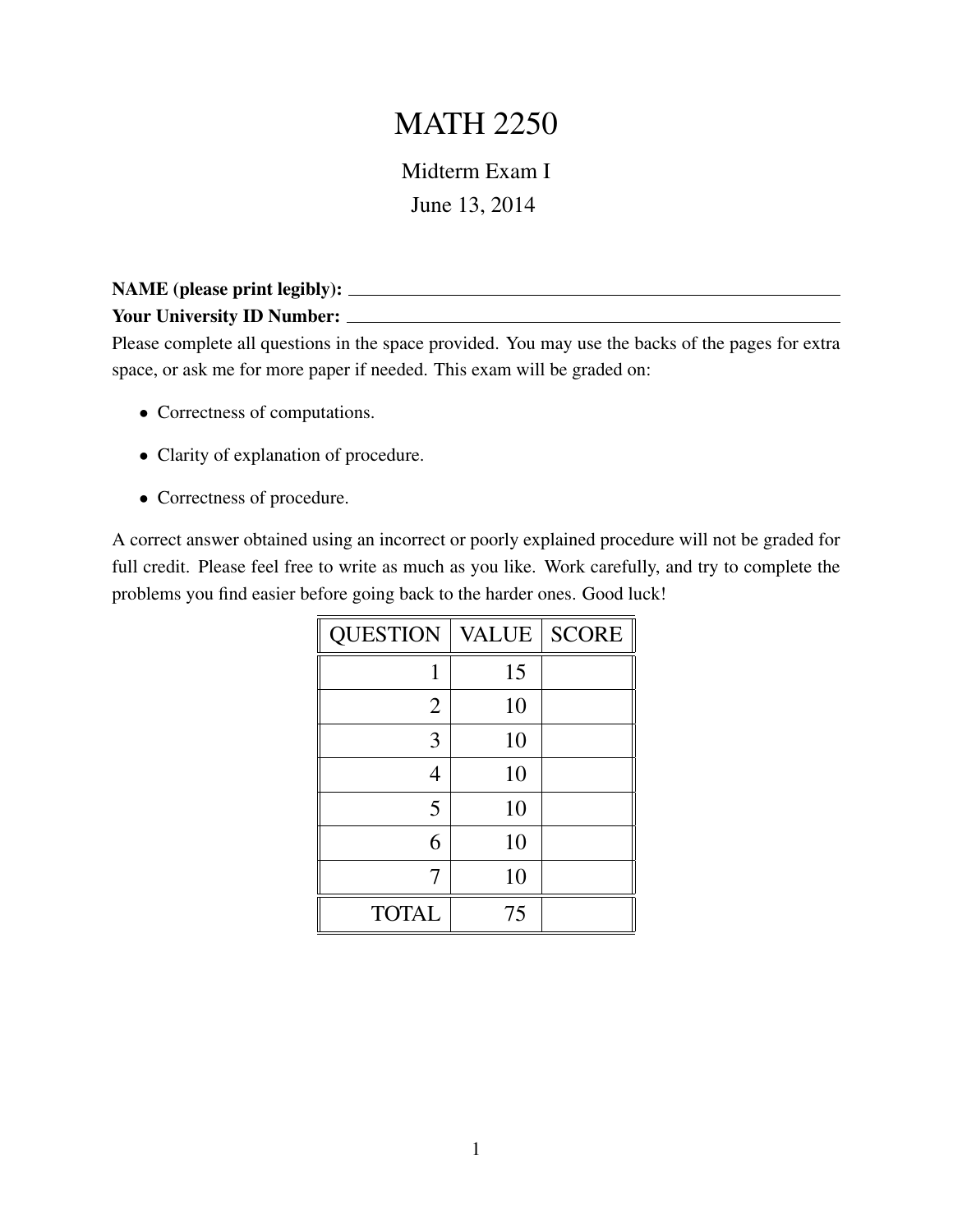1. (15 points) Consider the function  $f(x)$  whose graph is pictured below:



Find the following limits, or write DNE (and a sentence explaining why) if they do not exist. **Read** carefully: some of the limits below are one-sided.

 $\lim_{x\to 0} f(x) =$ 

ANSWER:

 $\lim_{x\to 2} f(x) =$ 

ANSWER:

 $\lim_{x\to(-1)^+} f(x) =$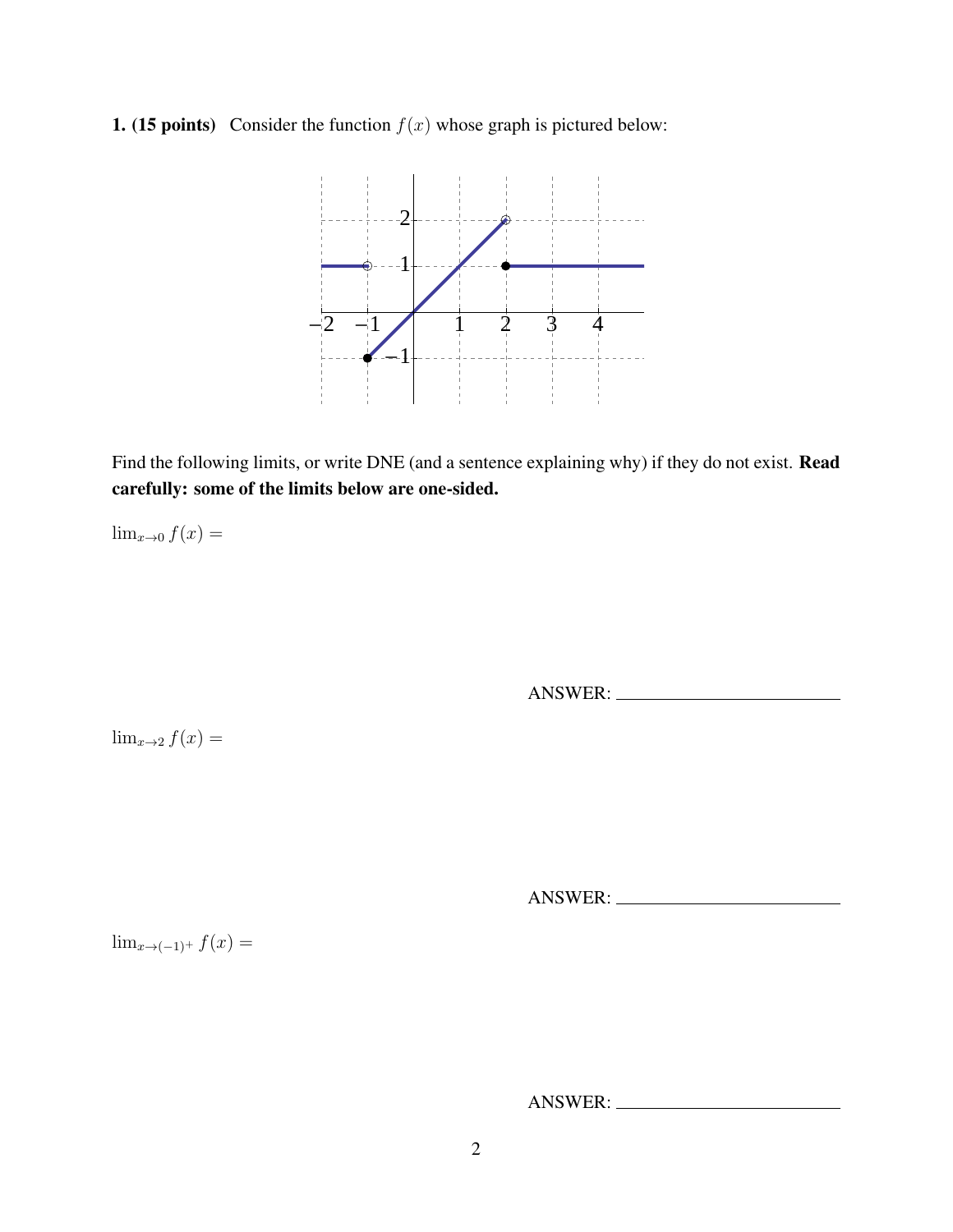2. (10 points) State the definition of the derivative as a limit, and use it to compute the derivative of the function  $f(x) = 2x + 3$  (by doing the limit). This problem is graded on your work (the answer is easy to get using the differentiation rules) so write out the limit problem carefully.

ANSWER:

Now compute the derivative of  $f(x) = 2x + 3$  the easy way and verify that it matches the limit above.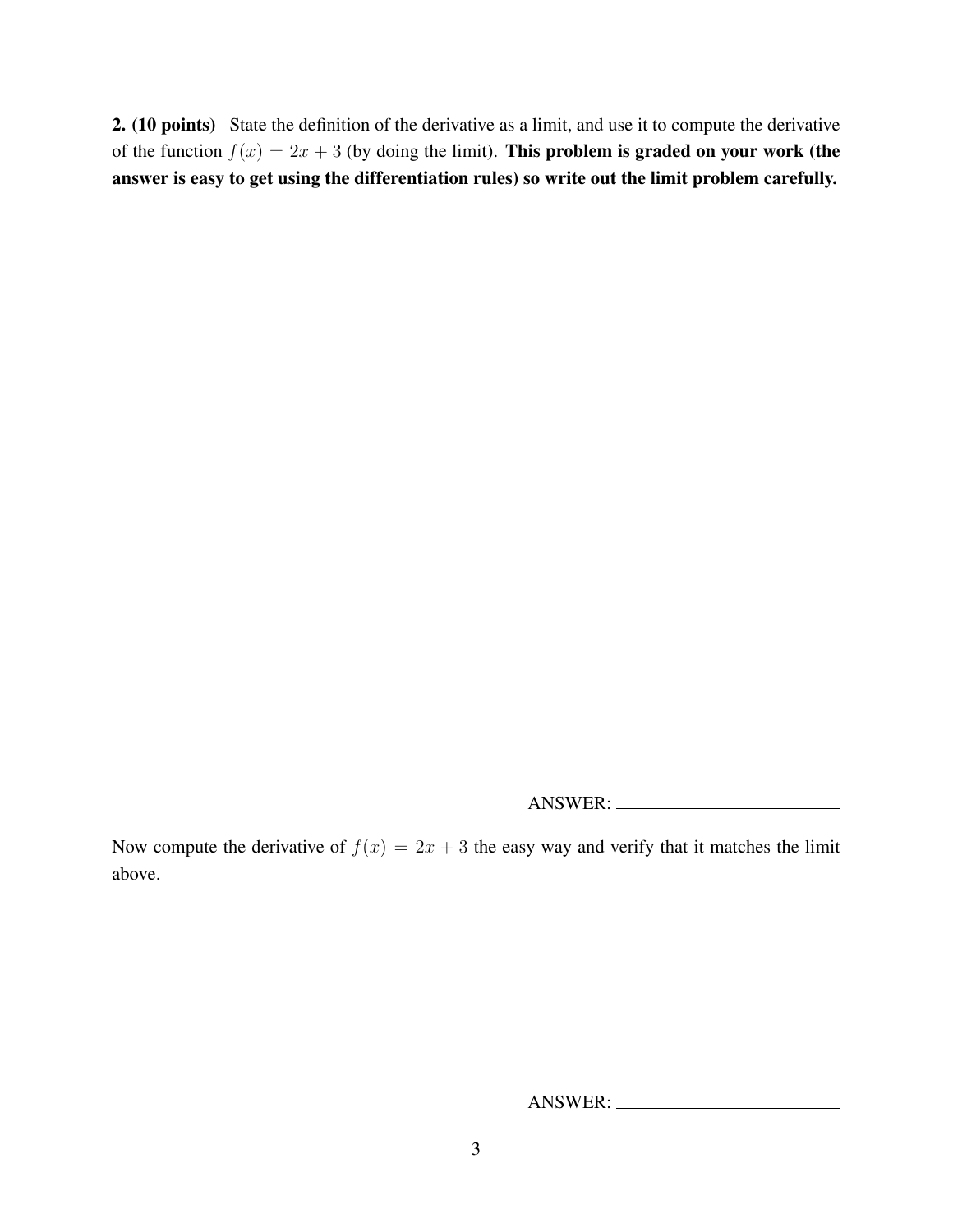3. (10 points) Find the derivative

$$
\frac{\mathrm{d}}{\mathrm{d}x} \left( \frac{\sin x}{x^2 + 3x} \right)^2.
$$

For 5 bonus points, use logarithmic differentiation to simplify your work.

## DO NOT SIMPLIFY ANYTHING.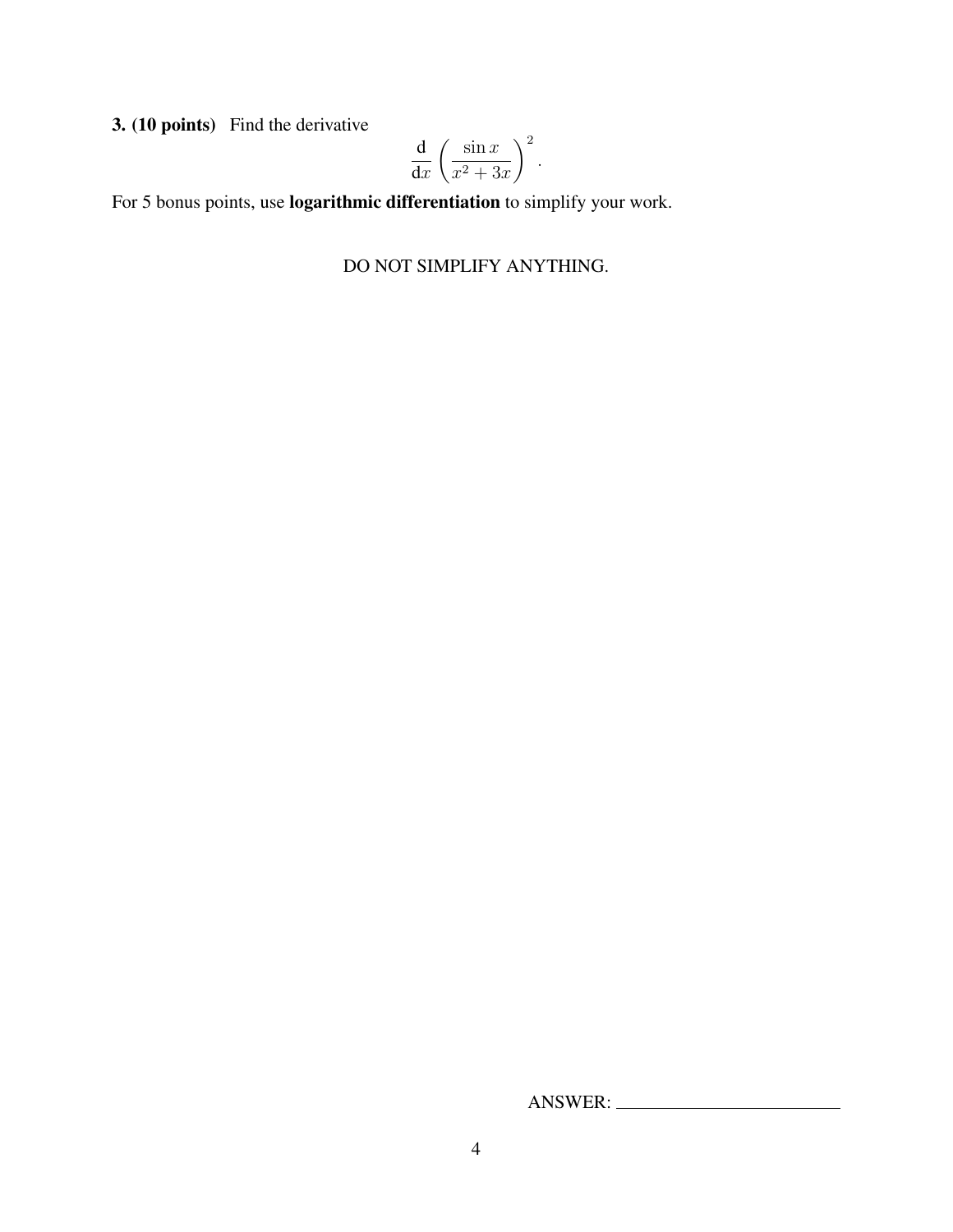**4.** (10 points) Consider the function  $f(x) = \tan x$ , whose graph is shown below:



The point  $(\pi/4, 1)$  is marked on the graph.

- 1. Sketch the tangent line to this function at this point on the graph above.
- 2. Find the equation for this tangent line in point-slope form.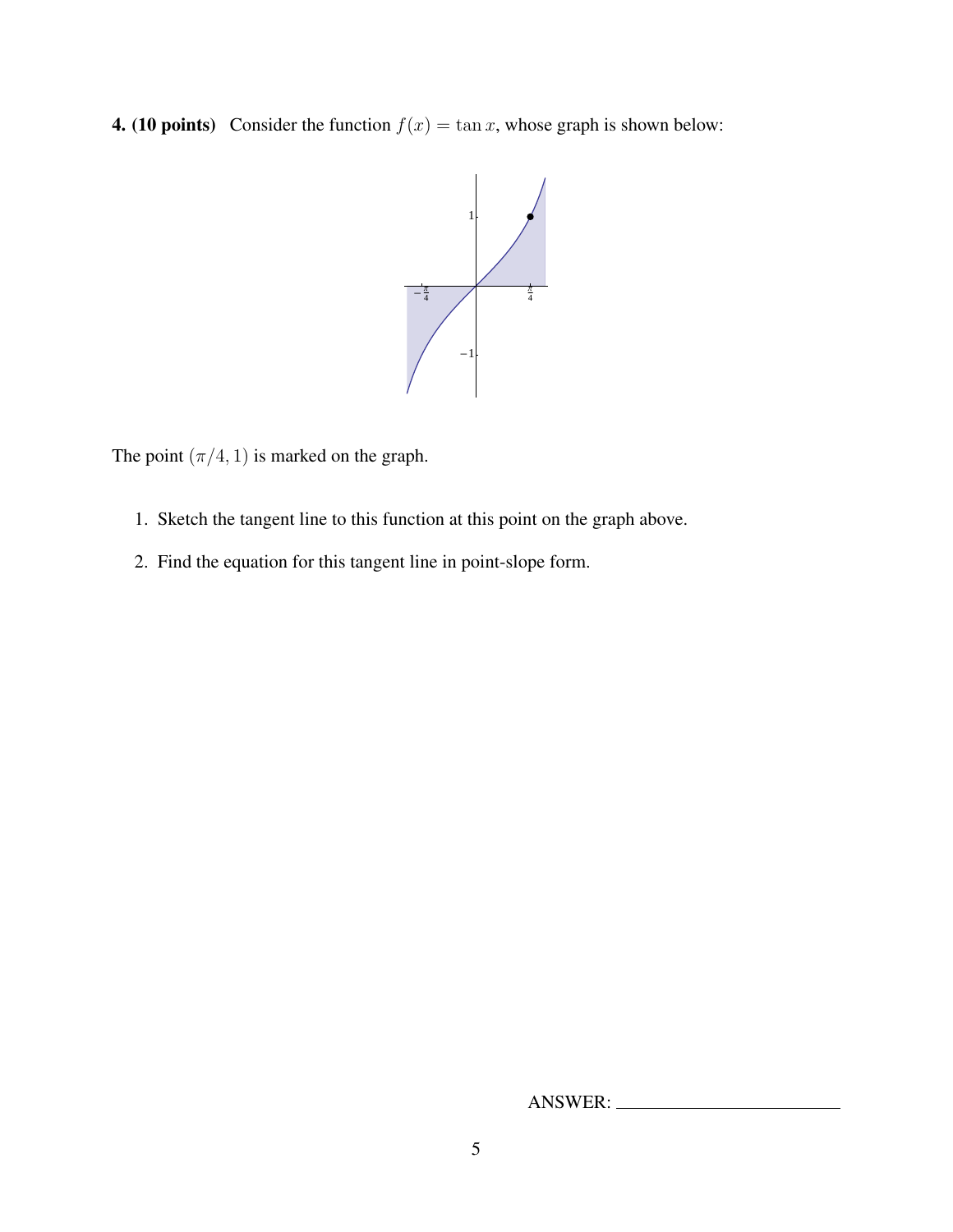5. (10 points) Differentiate both sides of the equation (known to you from Anki cards):

$$
\sin 2x = 2\sin x \cos x
$$

to get a different trigonometric identity (also an Anki card). What is this second identity?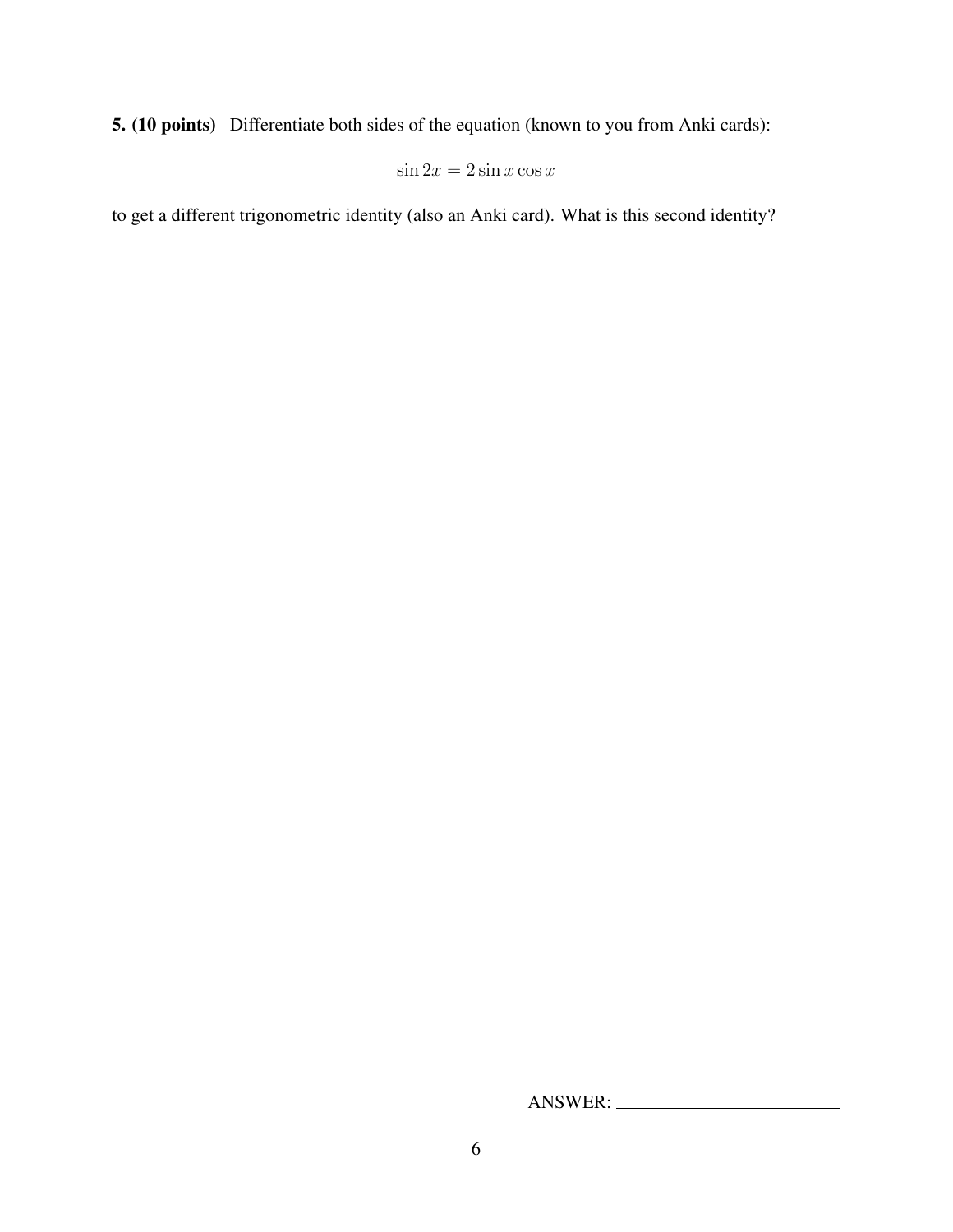6. (10 points) The volume of a spherical balloon (in cubic feet) is given as a function of the radius  $(r, \text{in feet})$  of the balloon by

$$
V(r) = \frac{4}{3}\pi r^3
$$

Suppose that air is blown into the balloon and the (changing) radius is given as a function of time  $(t, \text{in seconds})$  by the equation

$$
r(t) = e^t.
$$

At time  $t = 1$  sec, find the **rate of change** of the volume of the balloon, **including units**.